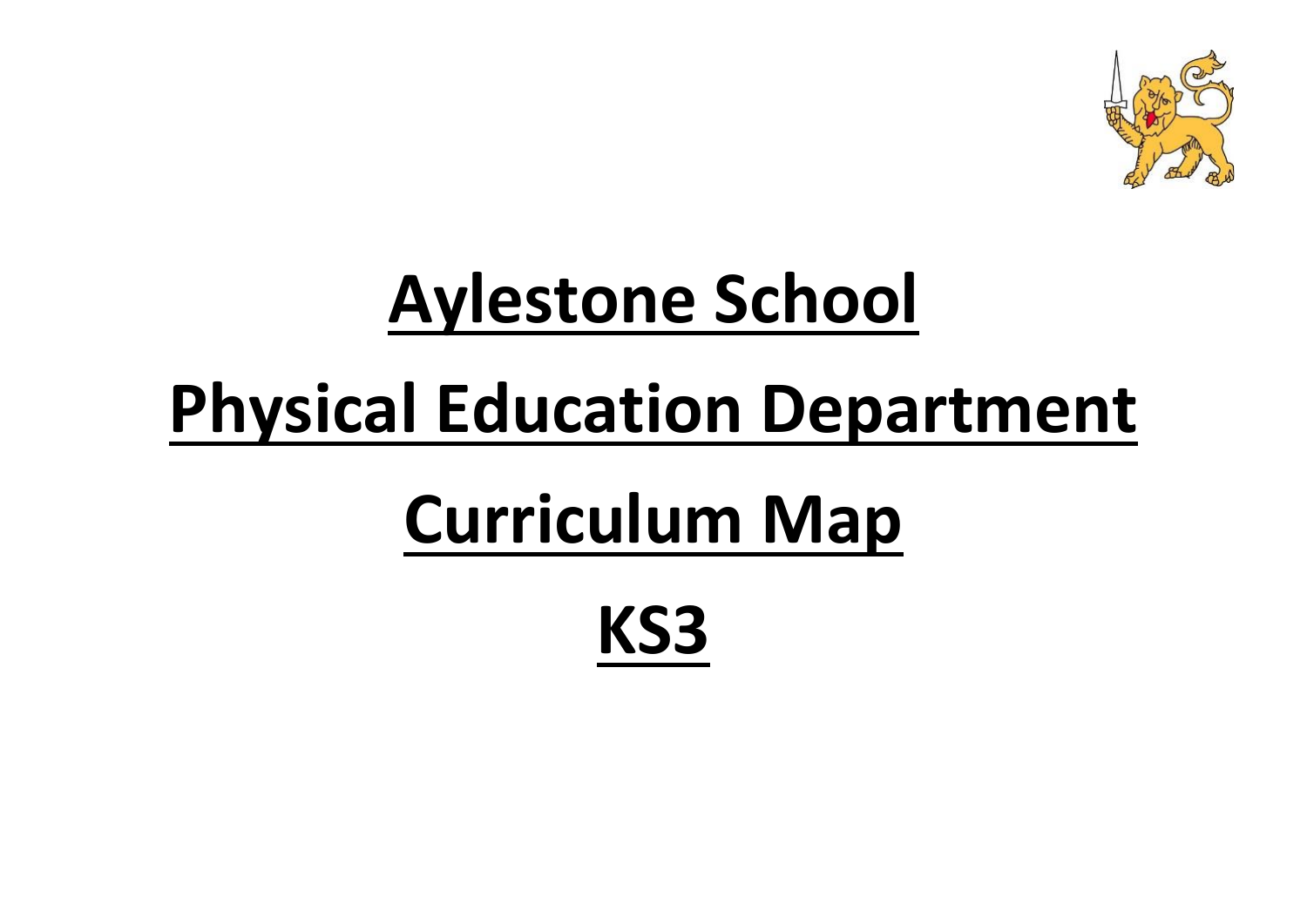

### **Year 7**

|              | Autumn 1   |         | <b>Autumn 2</b> |              | Spring 1   |              | <b>Spring 2</b> |            | Summer 1         |           | Summer 2         |               |
|--------------|------------|---------|-----------------|--------------|------------|--------------|-----------------|------------|------------------|-----------|------------------|---------------|
|              | PE         | Games   | <b>PE</b>       | <b>Games</b> | <b>PE</b>  | <b>Games</b> | <b>PE</b>       | Games      | <b>PE</b>        | Games     | <b>PE</b>        | Games         |
| <b>Boys</b>  | BT/        | BT/     | Gym             | Rugby        | Fitness/   | Football     | Table           | Football   | <b>Athletics</b> | Cricket   | <b>Athletics</b> | <b>Tennis</b> |
|              | Basketball | Rugby   |                 |              | <b>OAA</b> |              | Tennis          |            |                  |           |                  |               |
|              | P, DM, M   | D, DM   | P, M            | P, DM,       | P, M       | M, DM        | P, SM, M        | P, DM, M   | P, M             | P, DM, M  | P, M             | P, DM, M      |
|              |            |         |                 | M            |            |              |                 |            |                  |           |                  |               |
| Girls        | BT/        | BT/     | Dance           | Hockey       | OAA/       | Rugby        | Basketball      | Football   | Athletics        | Rounders  | <b>Athletics</b> | <b>Tennis</b> |
|              | Gym        | Netball |                 |              | Fitness    |              |                 |            |                  |           |                  |               |
|              | P, M       | P, DM,  | DM, M           | P, DM,       | P, M       | P, DM,       | P, DM, M        | P, DM, M   | P, M             | P, DM, M  | P, M             | P, DM, M      |
|              |            | м       |                 | M            |            | м            |                 |            |                  |           |                  |               |
| <b>Mixed</b> | BT/        | BT/     | Rugby           | Hockey       | Dance      | Football     | Gym             | Basketball | Athletics        | Rounders/ | <b>Athletics</b> | <b>Tennis</b> |
|              | <b>OAA</b> | Netball |                 |              |            |              |                 |            |                  | Cricket   |                  |               |
|              | DM, M      | P, DM,  | P, DM,          | P, DM,       | DM, M      | P, DM,       | P, M            | P, DM, M   | P, M             | P, DM, M  | P, M             | P, DM, M      |
|              |            | м       | M               | M            |            | М            |                 |            |                  |           |                  |               |

#### **Assessment Focus**

P – Performance

DM – Decision Making

M - Mindset

#### **Activity Key:**

BT – Baseline Testing

OAA – Outdoor and Adventurous Activity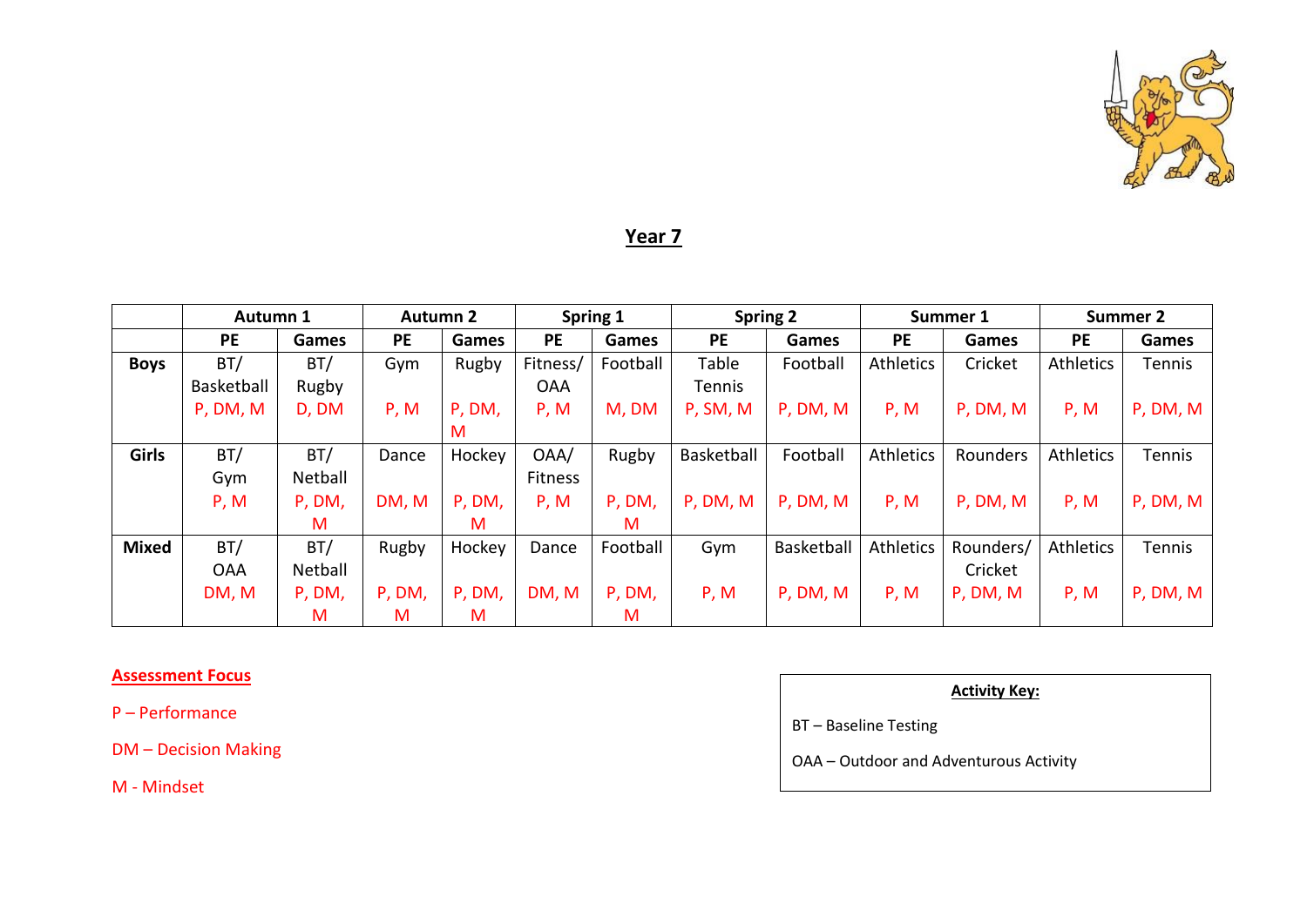

|              | Autumn 1       |         | <b>Autumn 2</b> |        | Spring 1      |          | Spring 2  |            | Summer 1         |           | <b>Summer 2</b> |         |
|--------------|----------------|---------|-----------------|--------|---------------|----------|-----------|------------|------------------|-----------|-----------------|---------|
|              | <b>PE</b>      | Games   | <b>PE</b>       | Games  | <b>PE</b>     | Games    | <b>PE</b> | Games      | <b>PE</b>        | Games     | <b>PE</b>       | Games   |
| <b>Boys</b>  | Basketball     | Rugby   | Gym             | Rugby/ | Fitness       | Football | Table     | Football   | <b>Athletics</b> | Tennis    | Athletics       | Cricket |
|              |                |         |                 | Hockey |               |          | Tennis    |            |                  |           |                 |         |
|              | P, DM, M       | P, DM,  | P, M            | P, DM, | P, M          | P, DM,   | P, DM,    | P, DM, M   | P, M             | P, DM, M  | P, M            | P, DM,  |
|              |                | M       |                 | M      |               | M        | M         |            |                  |           |                 | M       |
|              |                |         |                 |        |               |          |           |            |                  |           |                 |         |
| <b>Girls</b> | Fitness        | Netball | Dance           | Hockey | Table         | Rugby    | Gym       | Ultimate   | Athletics        | Rounders  | Athletics       | Cricket |
|              |                |         |                 |        | <b>Tennis</b> |          |           | Frisbee    |                  |           |                 |         |
|              | P, M           | P, DM,  | DM, M           | P, DM, | P, DM,        | P, DM,   | P, M      | DM, M      | P, M             | P, DM, M  | P, M            | P, DM,  |
|              |                | м       |                 | м      | M             | м        |           |            |                  |           |                 | M       |
| <b>Mixed</b> | OAA/           | Rugby   | Table           | Hockey | Gym           | Football | Netball   | Basketball | <b>Athletics</b> | Rounders/ | Athletics       | Tennis  |
|              | <b>Fitness</b> |         | Tennis          |        |               |          |           |            |                  | Cricket   |                 |         |
|              | P, DM, M       | P, DM,  | P, DM,          | P, DM, | P, M          | P, DM,   | P, DM,    | P, DM, M   | P, M             | P, DM, M  | P, M            | P, DM,  |
|              |                | м       | M               | M      |               | M        | M         |            |                  |           |                 | M       |

#### **Assessment Focus**

P – Performance

DM – Decision Making

M – Mindset

**Activity Key:**

OAA – Outdoor and Adventurous Activity